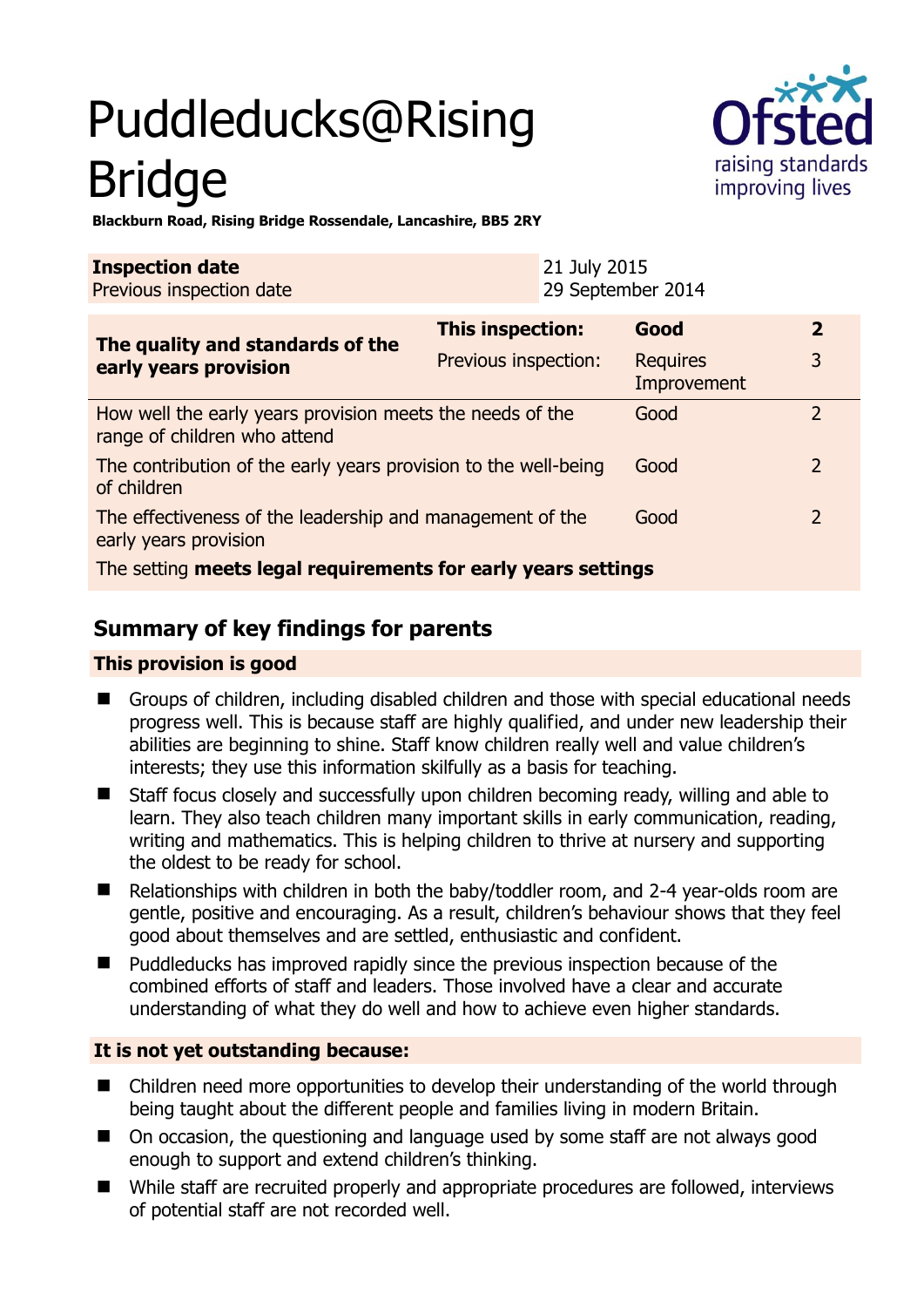# **What the setting needs to do to improve further**

#### **To further improve the quality of the early years provision the provider should:**

- improve staff understanding of highly-skilled teaching, for example by observing staff who use clear questions (including open-ended questions) and language that young children understand; and establishing opportunities for staff to learn about the teaching by staff in other nurseries and maintained nursery schools
- **EXT** ensure that staff give children more opportunities to learn about the diverse people and families living in modern Britain, for example through better use of stories, books and celebrations that positively show differences and challenge stereotypes about who people are, and what they can achieve
- $\blacksquare$  keep clear records of the interviews of potential new staff in order to show how suitability is assessed, for example by recording more details of the questions used, and the scoring and evaluation of responses given.

## **Inspection activities**

- Her Majesty's Inspector (HMI) spoke to children and observed care, learning and teaching in the nursery classrooms and outdoors. Some teaching was observed jointly with one of the nursery managers.
- Meetings were held with the nursery owner, managers, and a range of staff.
- HMI spoke to some parents and carers and considered the responses to a recent nursery survey of parents' views.
- HMI looked at displays and records of children's work around the building. He checked the cleanliness and safety of the premises and procedures for checking visitors.
- HMI checked evidence of the suitability and qualifications of nursery staff, including certificates in paediatric first aid.
- HMI considered a wide range of documents including: plans for teaching and learning; information about children's learning and progress; reviews of how well the nursery is developing; plans for the future; documents about the care and protection of children; and evidence from a recent support visit by the local authority.

#### **Inspector**

Tim Vaughan Her Majesty's Inspector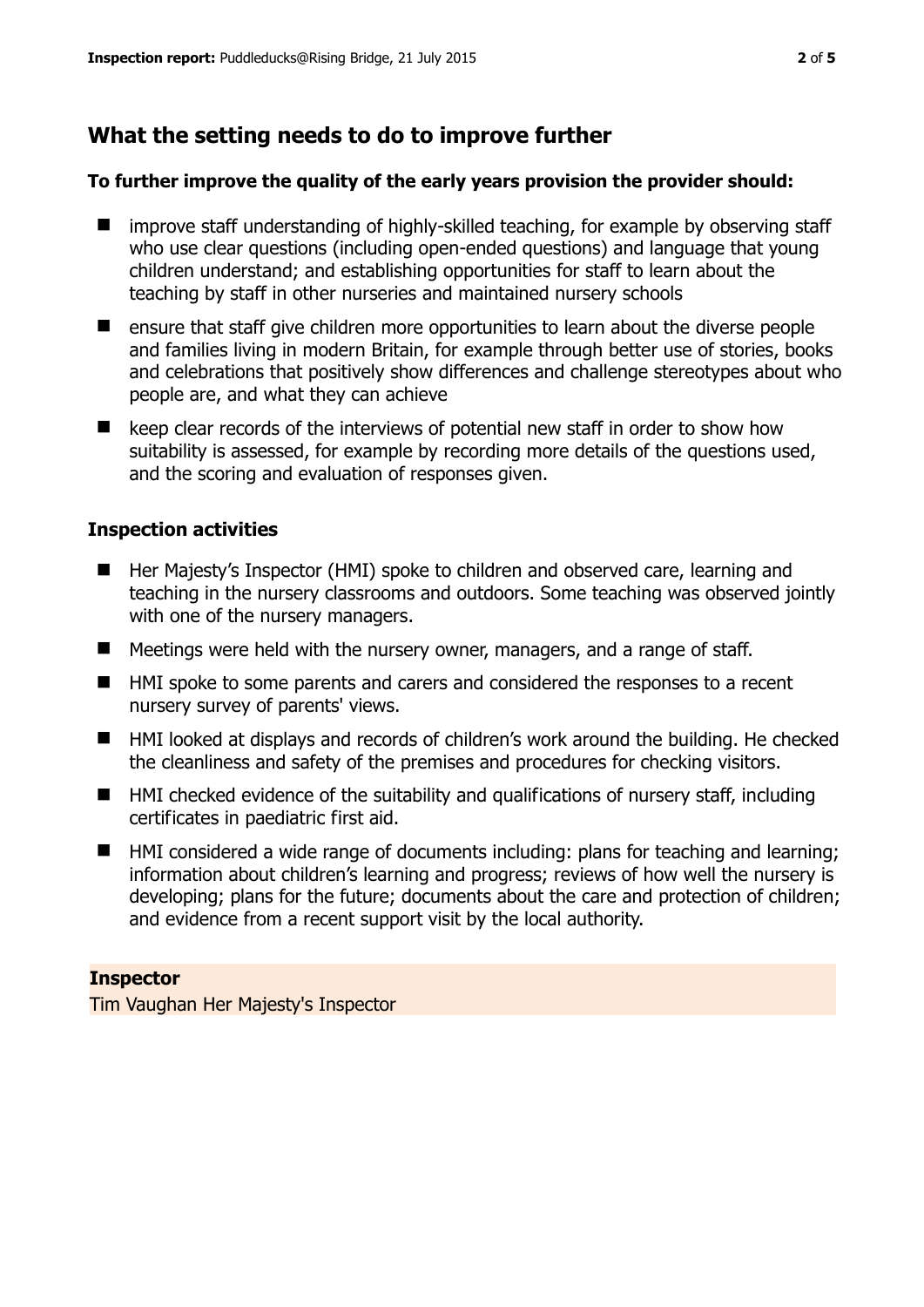# **Inspection findings**

#### **How well the early years provision meets the needs of the range of children who attend. This is good**

Staff are keen to learn and improve their skills. For example, workers from the baby and toddler room attended a local authority course that has made a big difference to the work of staff across the nursery. As a result, many staff are skilful at identifying repeatable patterns in children's play. They identify clearly how to support and extend children's thinking. They label, describe and chat with children skilfully about their play. Also, staff now make full use of national guidance about the typical development of young children when reviewing children's progress. This is helping teaching to be interesting, relevant and thought-provoking for children. Where teaching is less successful, staff questioning and language are not good enough to help children to think. In addition, children do not have enough opportunities to learn about the people of modern Britain. New systems to review the progress made by different groups of children have been introduced by leaders. However, it is too soon to see the impact. Nevertheless, children are achieving well because of many improvements made to the quality of teaching and learning.

## **The contribution of the early years provision to the well-being of children is good**

Babies and toddlers are at ease with staff because of the gentle, reassuring way in which workers handle and speak to them. Routines for children's care are thoughtful and flexible. The meals and snacks provided smell good and are healthy and nutritious. Two-year-olds mix well with older children in their shared classroom. Four-year-olds are confident, capable and settled because of good quality relationships with staff. Through attending appropriate training and by leaders checking their knowledge, staff understand when children may be at risk of harm. They know how to raise concerns about the care and protection of children. All appropriate checks are in place to review the suitability of staff and visitors and keep the premises secure. While minimum requirements are met, some aspects of the interview of potential new staff are not recorded well.

## **The effectiveness of the leadership and management of the early years provision is good**

Many aspects of the nursery have improved hugely since the previous inspection. Links with parents in support of children's learning are good. Links with other professionals, the recruitment of new staff and managers, and greater access to training and support, are all playing a key role. New leaders are highly qualified, and they understand national requirements about young children's education and safety. They have a good knowledge of how young children learn, and how to help staff grow in their skills. They check the work of the nursery well and give staff helpful feedback within individual meetings. Such work is beginning to make a significant difference to the quality of teaching and children's learning. In a short time, leaders have re-established a clear vision, and priorities for longterm improvement that are both realistic and accurate. This is helping the whole staff team to work together and show what they can achieve. The success of leaders in tackling weaknesses rapidly, along with other strengths of the nursery, indicate that Puddleducks is very well placed to improve further.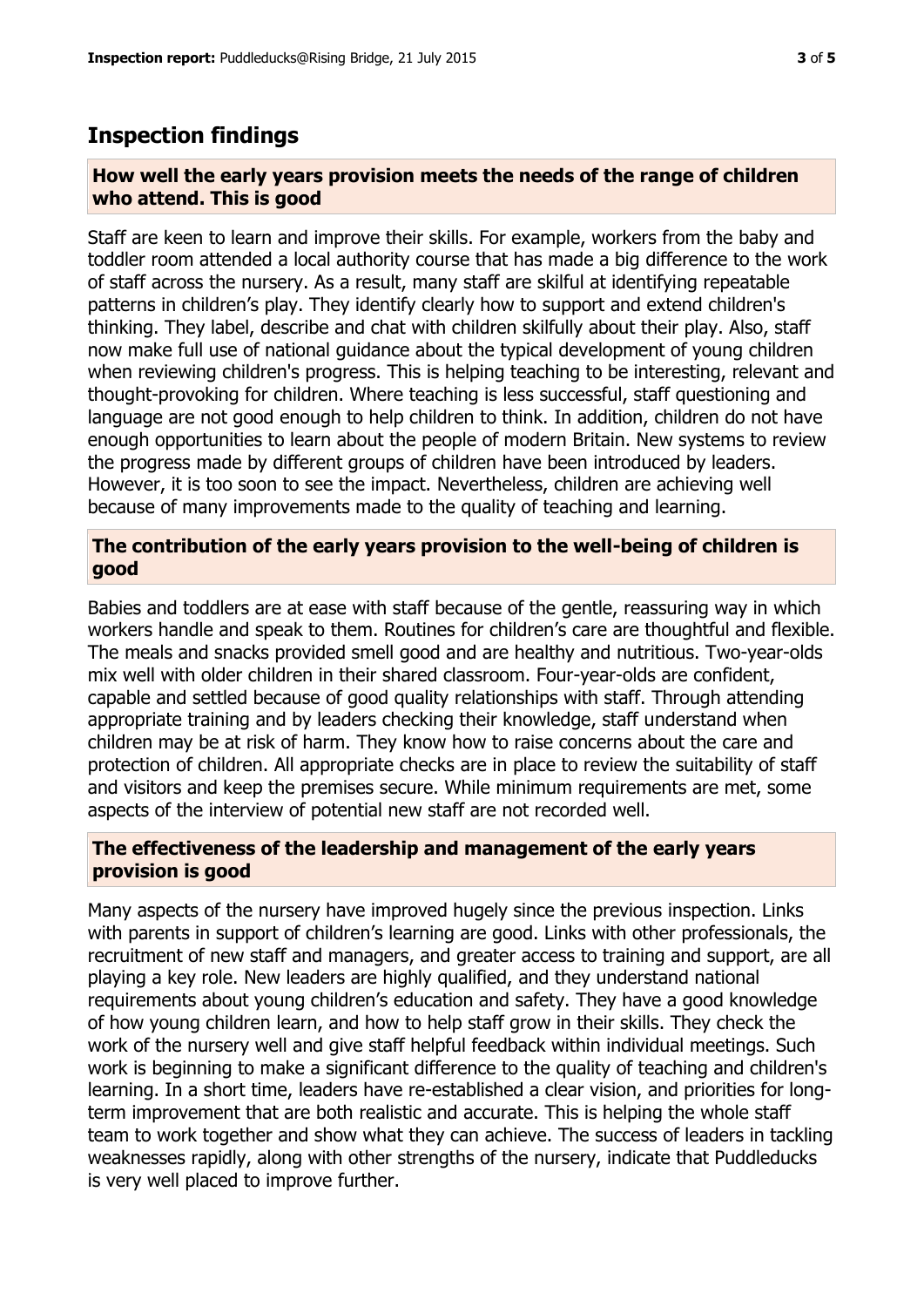# **Setting details**

| Unique reference number       | EY476683                       |  |
|-------------------------------|--------------------------------|--|
| <b>Local authority</b>        | Lancashire                     |  |
| <b>Inspection number</b>      | 1021532                        |  |
| <b>Type of provision</b>      | Full-time provision            |  |
| <b>Registration category</b>  | Childcare - Non-Domestic       |  |
| Age range of children         | $0 - 5$                        |  |
| <b>Total number of places</b> | 34                             |  |
| Number of children on roll    | 50                             |  |
| <b>Name of provider</b>       | Puddleducks@Rising Bridges Ltd |  |
| Date of previous inspection   | 29 September 2014              |  |
| <b>Telephone number</b>       | 0779179321                     |  |

Puddleducks@Rising Bridge opened in 2014 and is on the Early Years Register and the compulsory and voluntary parts of the Childcare Register. It operates from a converted church in the Rising Bridge area of Accrington, Lancashire. The nursery is one of four settings operated by the owner. Children are cared for in two main playrooms and have access to an additional quiet room. There is access to an enclosed garden, separated into areas for younger and older children. Including the owner, there are nine staff who work with the children. Two members of the team are qualified at level 3 in early years. Four staff hold an honours degree in early years (level 6). The owner and the deputy manager also hold Early Years Professional status. Two staff are unqualified. The nursery opens five days a week from 7.30am to 6pm, excluding bank holidays and two weeks at Christmas and New Year.

This inspection was carried out by Ofsted under sections 49 and 50 of the Childcare Act 2006 on the quality and standards of provision that is registered on the Early Years Register. The registered person must ensure that this provision complies with the statutory framework for children's learning, development and care, known as the Early Years Foundation Stage.

Any complaints about the inspection or the report should be made following the procedures set out in the guidance 'Complaints procedure: raising concerns and making complaints about Ofsted', which is available from Ofsted's website: www.gov.uk/government/organisations/ofsted. If you would like Ofsted to send you a copy of the guidance, please telephone 0300 123 4234, or email enquiries@ofsted.gov.uk.